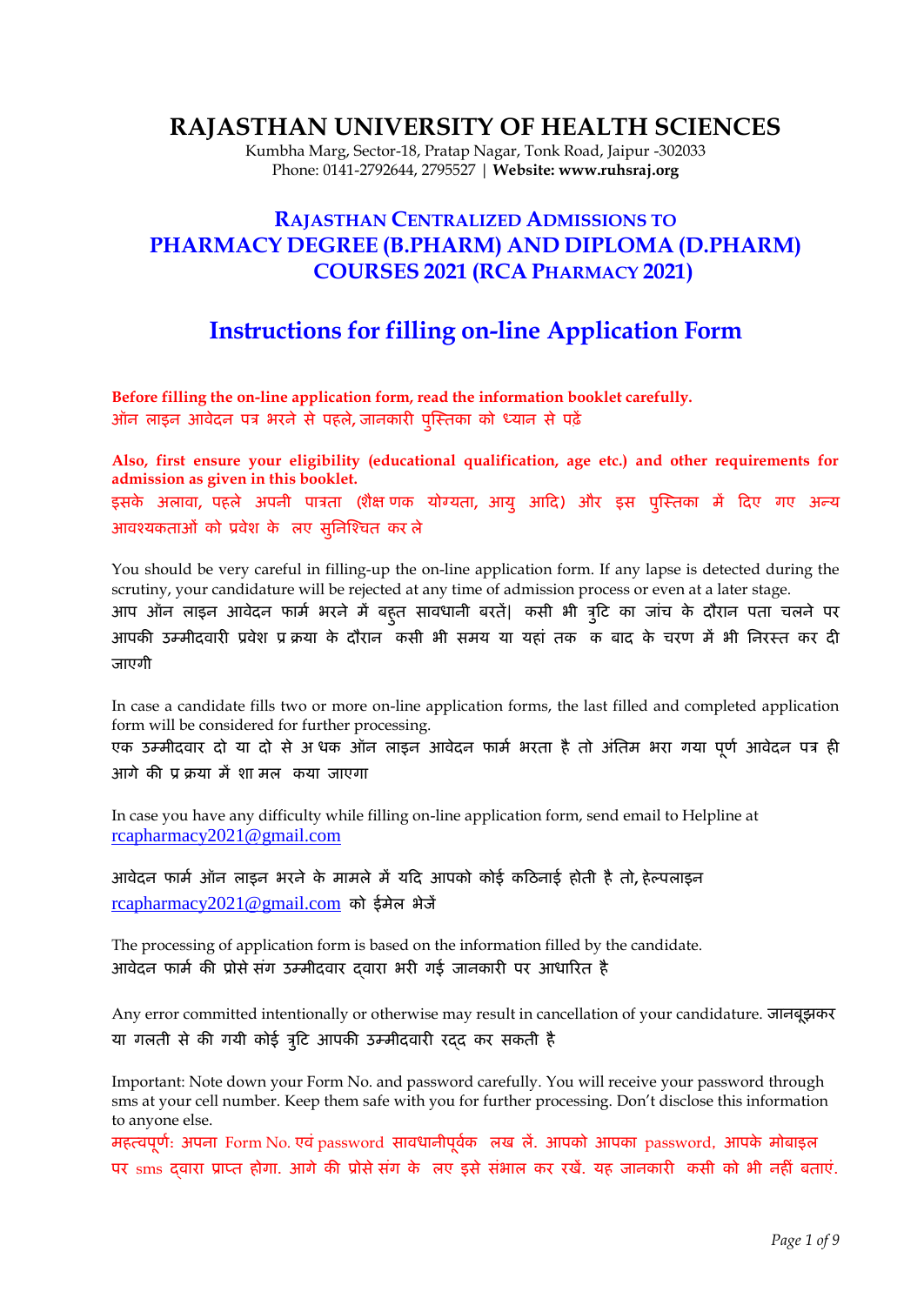### **Keep the following ready before you start filling Part II of the on-line application form: A pplication form P art II भरने के पूवम इन्ह़ें िैयार रख़ें**

1. Scanned copy of your recent passport size coloured photo (taken on or after 01-01-2021) and signature in the prescribed format (jpg or jpeg, size preferably upto maximum 35 KB)

Be very careful while scanning your signature. You should first put your signature in an area of about  $2'' \times 1''$  on blank paper with a ball point pen. Scan this paper. Cut/ select only signature area  $(2<sup>n</sup> \times 1<sup>n</sup>)$  and save it as jpg or jpeg (do not upload your signature in A4 size format / full paper).

**अपने हाल ही का नवीनिम तकै न्ड/ डडस्जिल रंगीन फोिो (**01-01-2021 **या उसके बाद ललया गया हो) एवं हतिाक्षर, जो ददए गए प्रारूप म़ें ही हो (**JPG **अथवा** JPEG**, अधधकिम आकार ३५**KB**)** 

- 2. Scanned copy of your e-Mitra payment proof (jpg or jpeg, size preferably upto maximum 150 KB)
- 3. Scanned copy of your SC/ST/ST-STA/OBC NCL certificate (if applicable) in the applicable proforma and in format (jpg or jpeg, size preferably upto maximum 150 KB) **उधिि प्रपत्र म़ें** SC/ST/ST-STA/OBC NCL **प्रमाि पत्र** (**यदद लागूहो**) **तकै न्ड जो ददए गए प्रारूप म़ें ही हो (**JPG **अथवा** JPEG**, अधधकिम आकार १५०** KB**)**
- 4. Scanned copy of your PH/WDP certificate (if applicable) in the applicable proforma and in format (jpg or jpeg, size preferably upto maximum 150 KB) **उधिि प्रपत्र म़ें P H /**WDP **प्रमाि पत्र** (**यदद लागू हो**) **तकै न्ड जो ददए गए प्रारूप म़ें ही हो (**JPG **अथवा**  JPEG**, अधधकिम आकार १५०** KB**)**
- 5. Scanned copy of PH category certificate (if applicable) in the applicable proforma and in format (jpg or jpeg, size preferably upto maximum 150 KB) **उधिि प्रपत्र म़ें ववकलांगिा प्रमाि पत्र** (**यदद लागू हो**) **तकै न्ड जो ददए गए प्रारूप म़ें ही हो (**JPG **अथवा**  JPEG**, अधधकिम आकार १५०** KB**)**

Do not make any mistake in uploading the above documents. **उपरोक्ि दतिावेजों को अपलोड करने म़ें कोई त्रुदि न कऱें**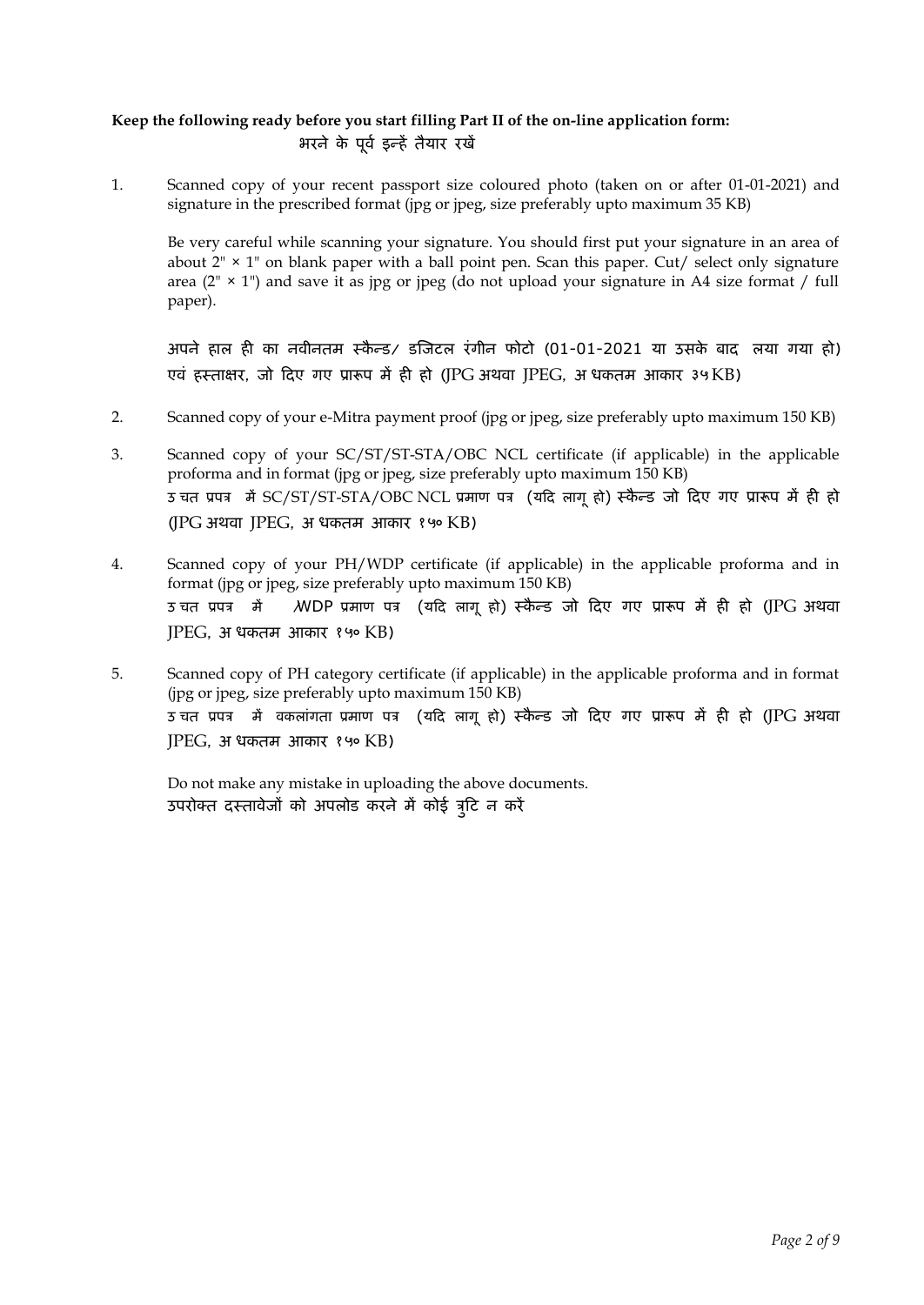## **Click the option - Fill application form Part I**

### **Part – I (भाग– I)**

- 1. Select appropriate salutation and Write your name in block letters as it appears in your SSC/SSLC/ 10th class mark sheet. **उपयुक्ि अ भवाद को िुऩें एवं अपना नाम जो माध्य मक / १०वीं की अंक िाललका म़ें ददया गया है, ललख़ें**
- 2. Write father's name. **वपिा का नाम ललख़ें**
- 3. Write mother's name. **मािा का नाम ललख़ें**
- 4. Present communication address: **विममान संवाद पिा**

Write the full present address along with city, pin code, district where the communication to you could be made. **विममान पिा ललख़ें मय शहर, वपन कोड, स्जला जहााँ आप से संवाद तथावपि ककया जा सके**

Select your State from the list given. **सूिी मे से अपना राज्य िुऩें**

Write STD code and your residence phone number, if available, otherwise leave blank. **एस.िी.डी. कोड एवं घर का दरूभाष ललख़ें, अगर उपलब्ध हो, अन्यथा खाली छोड़ द़ें**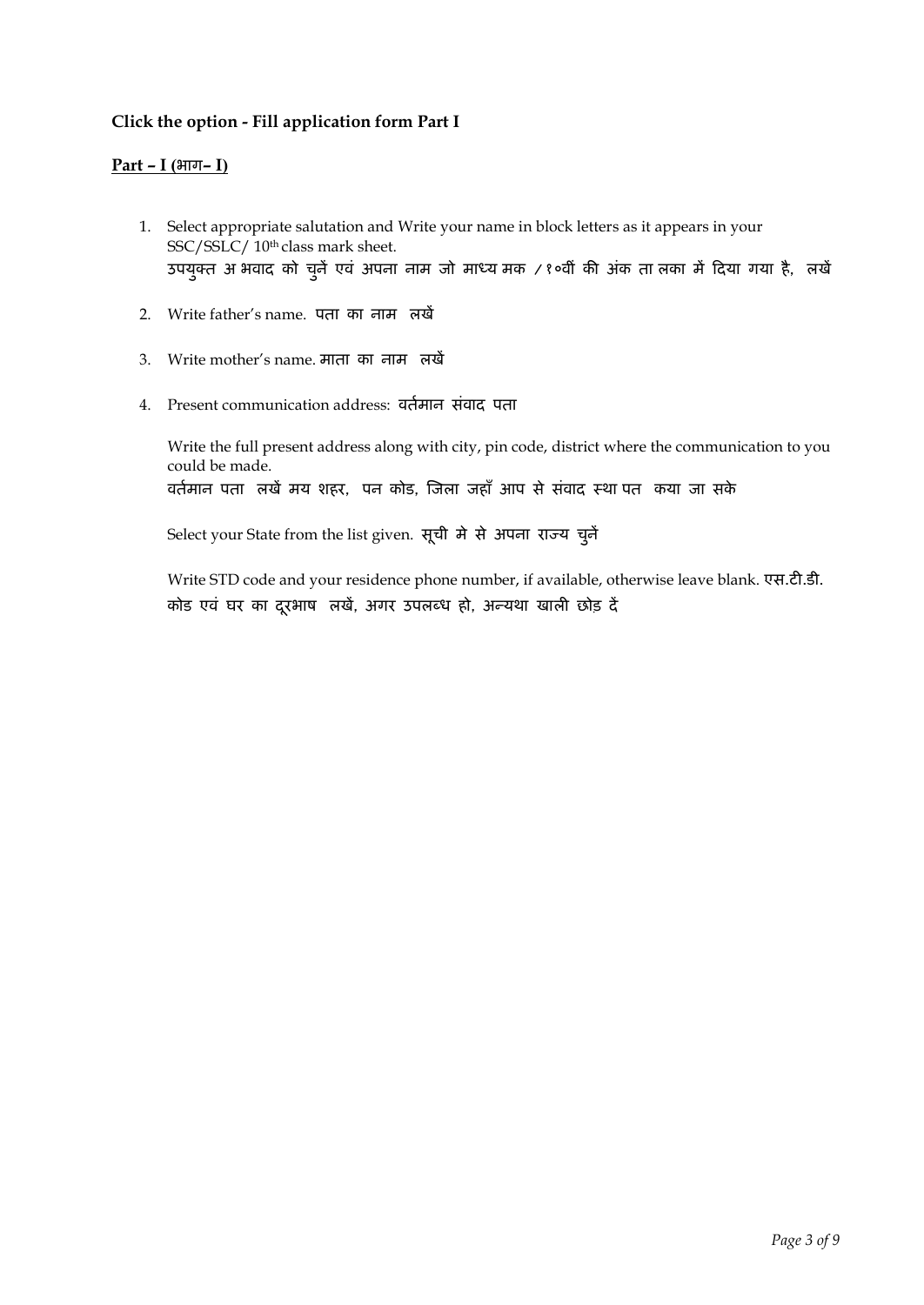Write your cell number (without zero '0') compulsorily i.e. only 10 digit number. **मोबाइल नंबर (बबना '0' लगाए) आवश्यक रूप से ललख़ें, अथामि के वल १० अंक का हो**

Write your email ID (for example [abcd@gmail.com\)](mailto:abcd@gmail.com) where confirmation message of submission of your on-line application form could be received by you. **अपना ई-मेल पिा (उदहारि तवरुप** [abcd@gmail.com](mailto:abcd@gmail.com)**) द़ें जहााँ आपके ऑनलाइन आवेदन के जमा होने की पुस्टि सूिना प्रेषि की जा सके**

If you do not have an email ID - either create a new email ID of your own or write email ID of your relative (not a PMC candidate) who can inform you about the receipt. Do not write email ID of a cyber café etc.

5. Permanent address. **तथाई पिा** If your permanent address is same as present address, click on the check box, otherwise, write the full permanent address along with city, pin code. **यदद आपका तथाई पिा विममान पिा ही है, िो** check box **पर दिक कऱें. अन्यथा पूिम तथाई पिा मय शहर, वपनकोड ललख़ें**

Select your state from the list given. **अपना राज्य सूिी म़ें से ियननि कऱें**

- 6. Select your date of birth as it appears in your  $10<sup>th</sup>$  class mark sheet. **अपनी जन्मनिधथ अंककि कऱें जैसी आपकी १०वीं की अंकिाललका म़ें अंककि है**
- 7. Tick Nationality: Indian/ Other **राटरीयिा धिस्न्हि कऱें: Indian भारिीय/** Others **अन्य**
- 8. Select domicile State. **स्जस राज्य के मूल ननवासी हैं, वह राज्य िुऩें**
- 9. Select gender: Male/Female **लगं िुऩें : पुरुष/मदहला**
- 10. Select any one category as applicable to you: GENRAL (UR) / SC / ST / ST-STA / OBC (creamy layer)/ OBC (non creamy layer). **अपनी श्रेिी िुऩें.**

(No change of category will be permitted once submitted/confirmed in the on-line application form**. (आवेदन पत्र जमा / पस्ुटिि होने के उपरांि आर क्षि श्रेिी मे कोई भी पररविनम संभव नहीं होगा)**

- 11. Select additional category (if applicable): **अनिररक्ि श्रेिी िुऩें**(**यदद लागू हो िो**) PwD (Person with Disability)
- 12. For 10 + 2 or an equivalent examination **(१०+२ अथवा अन्य समिुल्य परीक्षा का ववरि)** Write the name of board (as appearing in the marksheet). **बोडम का नाम अंककि कऱें (जैसा की आपकी अंकिाललका पर अंककि है )**

Tick your status: Passed/Supplementary/Result awaited **(अपनी वतिु-स्तथनि को िुऩें**: **पास/ पूरक/ पररिाम प्रिीक्षारि)**

Year of passing पास होने का वर्ष

If your 10+2 result is declared is on the basis of CGPA, Select 'Yes' under the column 'Do you have CGPA'; or If your 10+2 result is declared is on the basis of Marks, Select 'No' under the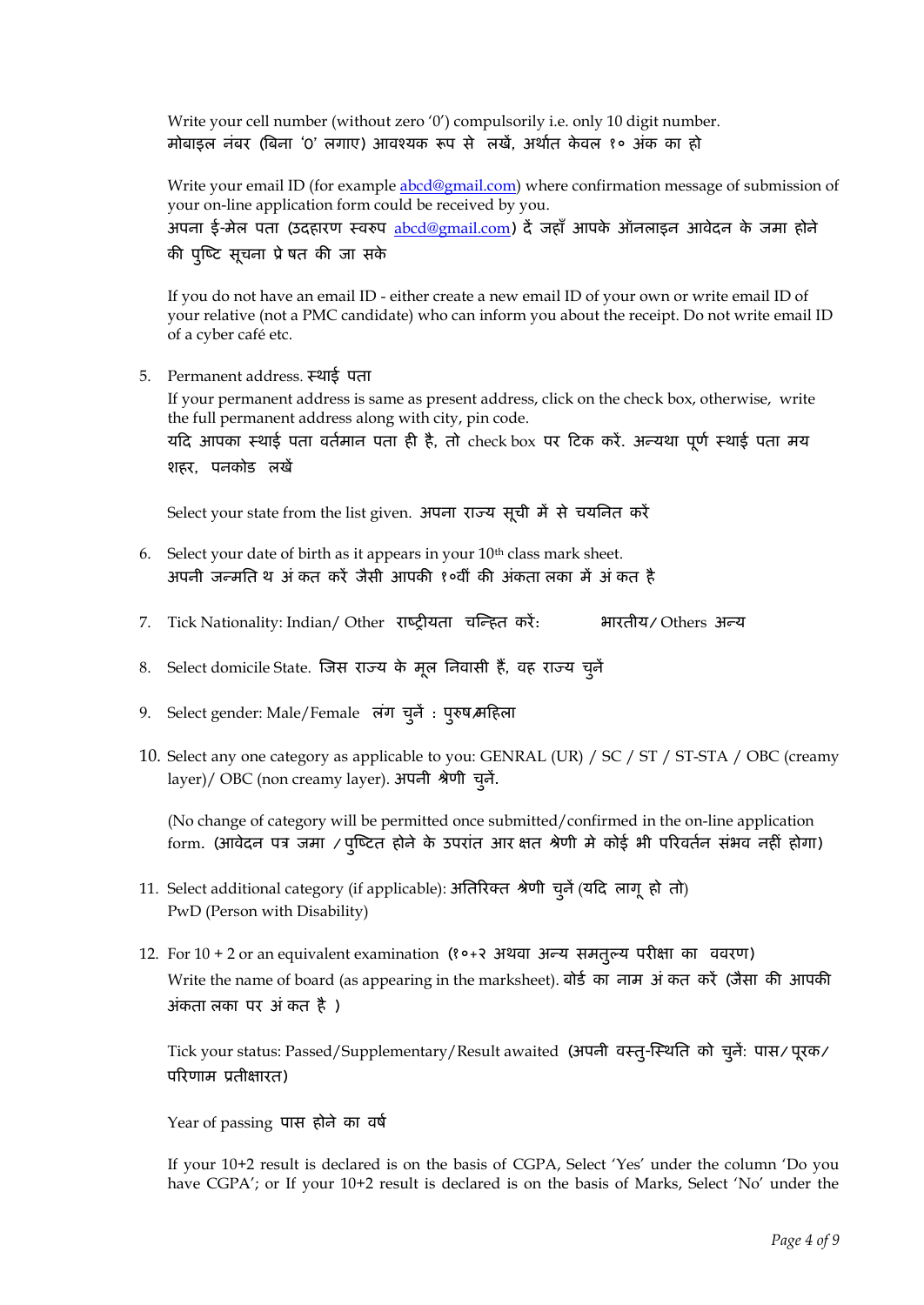column 'Do you have CGPA'. **यदद आपका परीक्षा पररिाम** CGPA **म़ें घोवषि ककया गया है िो कॉलम**  "**क्या आपका पररिाम** CGPA **म़ें है' के समक्ष '**Yes**' को अंककि कऱें; अन्यथा कॉलम म़ें '**No**' को अंककि कऱें**(**यानन की आपका पररिाम अंकों म़ें है िो )** 

If you have selected **'**Yes**'** under CGPA column, write CGPA converted to percentage in respective subjects.

**यदद आपने** "**क्या आपका पररिाम** CGPA **म़ें है' के समक्ष '**Yes**' को अंककि ककया है िो प्रत्येक ववषय म़ें**  CGPA **को प्रनिशि म़ें पररवनिमि करके ललख़ें.**

If you have selected 'No' under Grade column, write maximum marks and marks obtained. **यदद अंक ददए गए हैं िो C G P A तिंभ म़ें** 'No' **िस्न्हि कऱें, िदोपरांि पूिाांक एवं प्राप्िांक अं कि कऱें**

Write the marks obtained and the maximum marks in each of the following science subjects as appearing in the mark sheet of 10+2 or an equivalent examination

**१०+२ अथवा समिुल्य परीक्षा म़ें वज्ञान के प्रत्येक वषय के प्राप्िांक एवं पूिाांक जैसा की अंक िा लका म़ें ददए गए हैं, को अंककि कऱें** 

- 1. Physics **भौनिकी ववज्ञान**
- 2. Chemistry **and रसायन ववज्ञान एवं**
- 3. Biology **जीवववज्ञान / M athem atics**
- 13. For Secondary (10th ) examination details **सेक़ें डरी** (**१०वीं**) **परीक्षा का वववरि**

Write the name of board (as appearing in the marksheet). **बोडम का नाम अंककि कऱें (जैसा की आपकी अंकिाललका पर अंककि है )**

Year of passing पास होने का वर्ष

If your 10th class result is declared is on the basis of CGPA, Select 'Yes' under the column Do you have CGPA; or If your 10<sup>th</sup> class result is declared on the basis of Marks, Select 'No' under the column Do you have CGPA.

```
यदद आपका १०वीं का परीक्षा पररिाम CGPA म़ें है िो कॉलम "क्या आपका पररिाम CGPA म़ें है" म़ें 
'Yes' को स्क्लक कऱें अन्यथा कॉलम म़ें 'No' को स्क्लक कऱें(यानन की आपका पररिाम अंकों म़ें है)
```
Write the aggregate (all the subjects) marks obtained in secondary examination (10<sup>th</sup>) along with the maximum marks. **माध्यलमक परीक्षा (१०वीं) के प्राप्िांकों (समति वषयों के) एवं पूिाांकों का योग अंककि कऱें**

If marks are not awarded, write CGPA converted to percentage. **यदद अंक नहीं ददए गए हैं िो** CGPA **को प्रनिशि म़ें पररवनिमि करके ललख़ें**

14. Check and verify the information filled by you before pressing the "Submit Details" button. "Submit Details" **दबाने से पवू म आपके द्वारा दी गयी सूिना को जााँि ल़ें**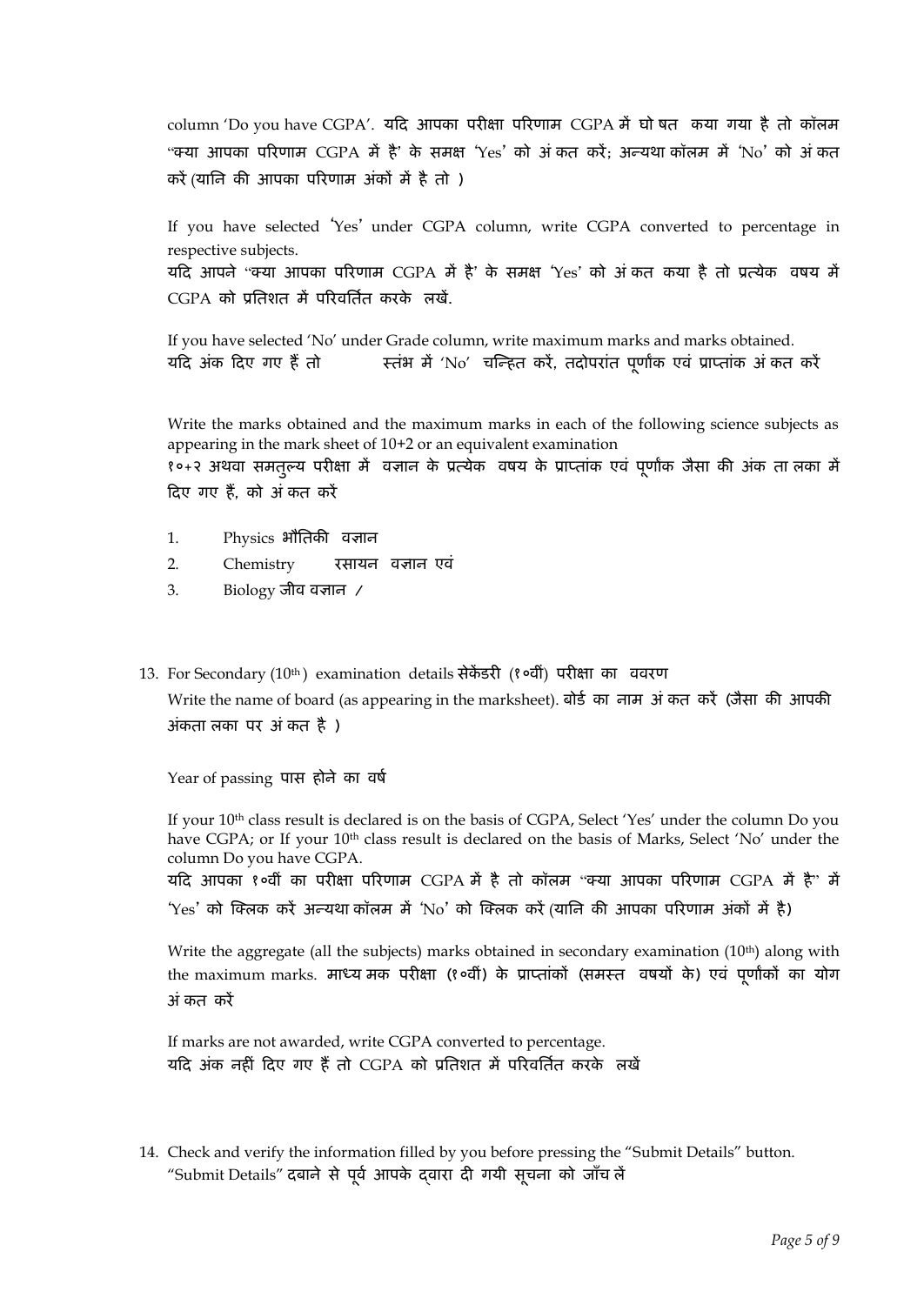**Important: This screen is not your application form. Do not print this screen. Your Part I of application form (that you have filled on-line) will be generated only after clicking on 'submit' button appearing below.**

**महत्त्वपूि: यह पिल आपका आवेदन पत्र नहीं है म I इस पिल को वप्र ंि ना कऱें|आपका पािम-I आवेदन पत्र (जो की आपके द्वारा ऑनलाइन भरा गया है) आपके SUBMIT" बिन को दबाने के बाद तविः ही जननि होगा** 

15. Press **SUBMIT** button. **SUBMIT बिन दबाएाँ** 

Wherever any correction is required, a message for correction will appear. Correct the same by pressing "Edit" and then click on "Confirm and Continue" button. **जहााँभी संशोधन वांनछि है, संशोधन सूिना पिल पर प्रकि होगी, यथातथान संशोधधि कऱें एवं** "Confirm and Continue" **बिन पर स्क्लक कऱें**

- 16. **Note down the user ID** (your application form no.) **and password for further steps. अपना यूजर ID (आपका आवेदन पत्र िमांक) एवं पासवडम आगामी िरिों के ललए नोि कऱें** (You have to use this form no. and your password to login for remaining steps to complete the application form) (**आपको इस आवेदन संख्या एवं पासवडम की आवश्यकिा आवेदन पत्र के आगामी िरिों मे होगी)**
- 17. Make the application fee payment through online mode or e-Mitra and then complete Part II of the application form.

#### **Part – II** (**भाग– II)**

- 18. To fill subsequent part (Part-II) of on-line application form, select "Fill Application Form Part II" option. **ऑनलाइन आवेदन के आगामी भाग (पािम-II) को भरने के लए वकल्प िुननए,**
- 19. If the application fee payment made by you is successful, you will automatically be directed to document uploading part.
- 20. Documents uploading

Choose and upload the applicable documents (photograph, signature, PH/WDP certificate (if applicable), SC/ST/ST-STA/OBC NCL certificate (if applicable) file one by one and check change in the status. Your photograph and signature will appear on screen and a message will appear on screen about successful uploading of documents, if uploaded.

**ननददमटि क्षेत्र म़ें अपना नवीनिम रंगीन पासपोिम आकार का छायाधित्र/ हतिाक्षर/**PH/WDP **प्रमाि पत्र**  (**यदद लागूहो),** SC/ST/ST-STA/OBC NCL **प्रमाि पत्र** (**यदद लागूहो**) **की प्रनि** JPG/JPEG **प्रारूप म़ें िुऩें एवं एक एक करके अपलोड कऱें**| **आपकी फोिो एवं हतिाक्षर तिीन पर ददखाई द़ेंगे एवं अन्य दतिवेज यदद सफल अपलोड हुआ हैिो तिीन पर सफल अपलोड की सुिना आएगी**

If your photo/signature image is appearing small or is not visible then it means your photo/signature image file is not as per the prescribed format. Re-upload the same (both photo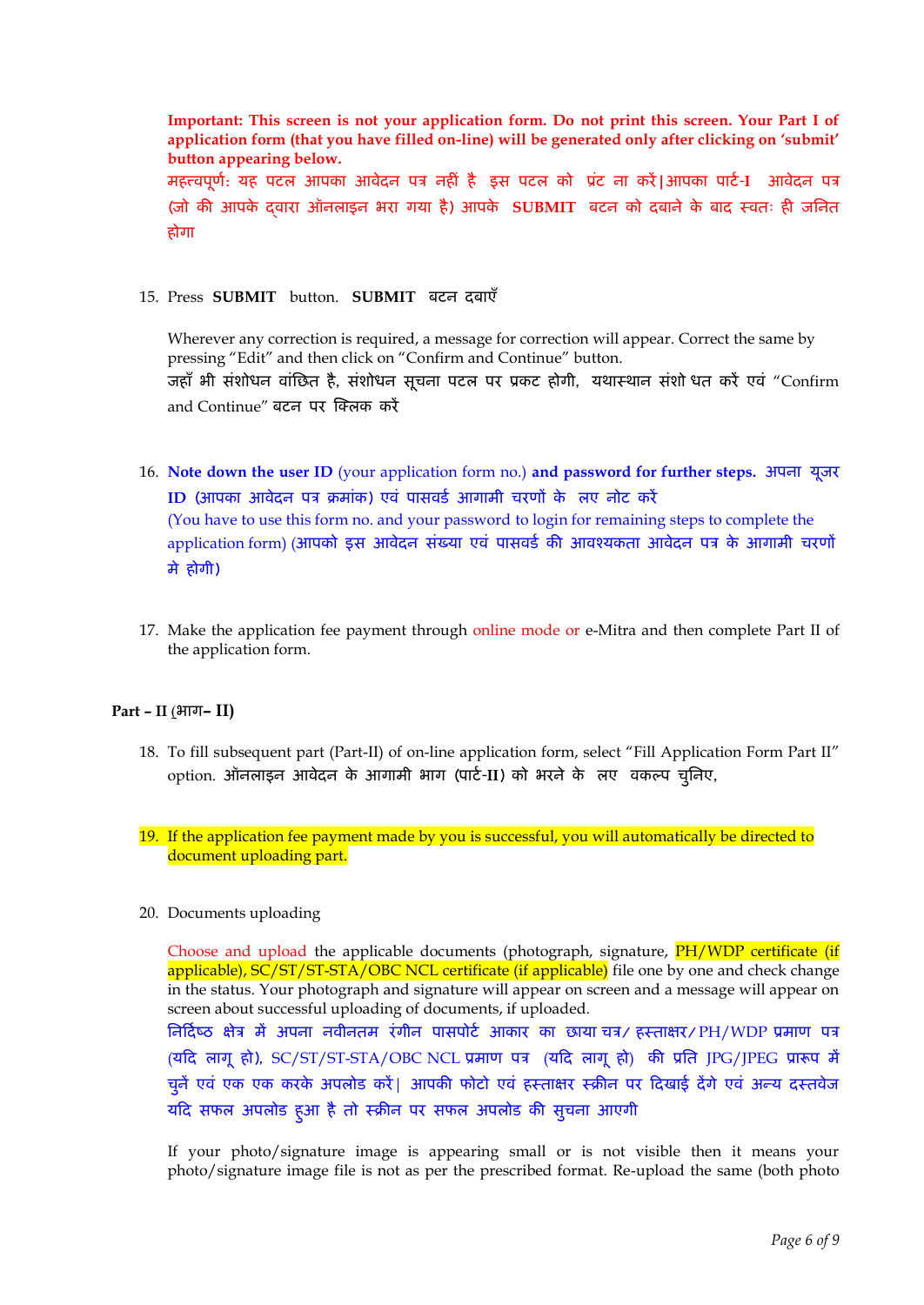and signature file), if required. यदि, आपका छाया चत्र / हस्ताक्षर छोटा दिखाई दे अथवा ना दिखे तो इसका मतलब है की आपका छाया चत्र / हस्ताक्षर दिए गए प्रारूप में नहीं हैl यदि आवश्यकता हो तो दोनों (**छायाधित्र एवं हतिाक्षर**) **को पनु ः अपलोड कऱें**

21. A declaration will appear on the screen. Check (tick) on this Declaration: It is a must. **पिल पर घोषिा प्रकि होगी| इस घोषिापत्र को ियननि कऱें| यह अत्यावश्यक है** 

> I do hereby declare that all the information given by me in support of my application is true, complete and correct to the best of my knowledge, is binding on me and nothing has been hidden by me. I shall not claim any change or alteration. If any of them is found to be incorrect or false, my candidature will be liable to be rejected and I shall be liable to any penal action and / or punishment as may be deemed fit by the RUHS.

> **मैं यह घोषिा करिा**/**करिी हूाँ की मेरे द्वारा भरी गयी समति सूिनाएं मेरी जानकारी म़ें सच्िी, पूिम एवं सही है**, **मुझ पर बाध्य हैंएवं कोई भी िथ्य मेरे द्वारा नछपाया नहीं गया है| मैंककसी भी पररविमन अथवा संशोधन के ललए दावा नहीं करूं गा**/**करुाँगी| यदद इनम़ें से कुछ भी असत्य अथवा गलि पाया गया, िो मेरा** /**मेरी पात्रिा ननरति कर दी जाये एवं मेरे ऊपर कोई भी कानूनी कारमवाई अथवा सज़ा, जो भी** RUHS **सही समझे की जा सकिी है**

I have gone through all the rules, information, instructions of the notification and I promise to abide by them. **मनैं े समति ननयम, सूिनाएं एवंम अ धसूिि ननदेश भली भांनि पढ लए हैंएवं मैंउनके प्रनि कदिबद्ध हूाँ**

I fulfill the prescribed eligibility criteria relating to educational qualification etc. for RCA PMC 2021.

**मैं** RCA PMC 2021 **द्वारा ननधामररि शैक्षणिक योग्यिाएं एवं अन्य ननधामररि पात्रिाएं अदहमि करिा**/**करिी हूाँ**

After this, press "SUBMIT" button. **अपलोड करने के उपरान्ि** "SUBMIT" **बिन दबाएं** 

## 22. **Print copy of the application form आवेदन पत्र का मुद्रि**

By clicking 'Print application form filled on-line' option, print two copies of the application form (filled on-line) on A4 size paper and keep the same along with the following documents compulsorily with you:

'Print application form filled on-line' **पर स्क्लक करके भरे गए आवेदन पत्र की दो प्रनियााँ** A4 **आकार के कागज़ पर ननकाल़ें एवं ननम्नां कि दतिावेजों के साथ तवयं के पास अवश्य सुर क्षि रख़ें:**

- 1. eMitra/online payment proof
- 2. Mark sheet of 10+2 (senior school certificate examination) or its equivalent**. (१०+२ की अंक िाललका)**
- 3. Date of Birth Certificate **(जन्म प्रमाि पत्र)** : 10th class mark sheet / certificate or any other equivalent certificate showing the date of birth
- 4. Mark sheet of secondary examination (10th class) **माध्यलमक परीक्षा की अंक िाललका**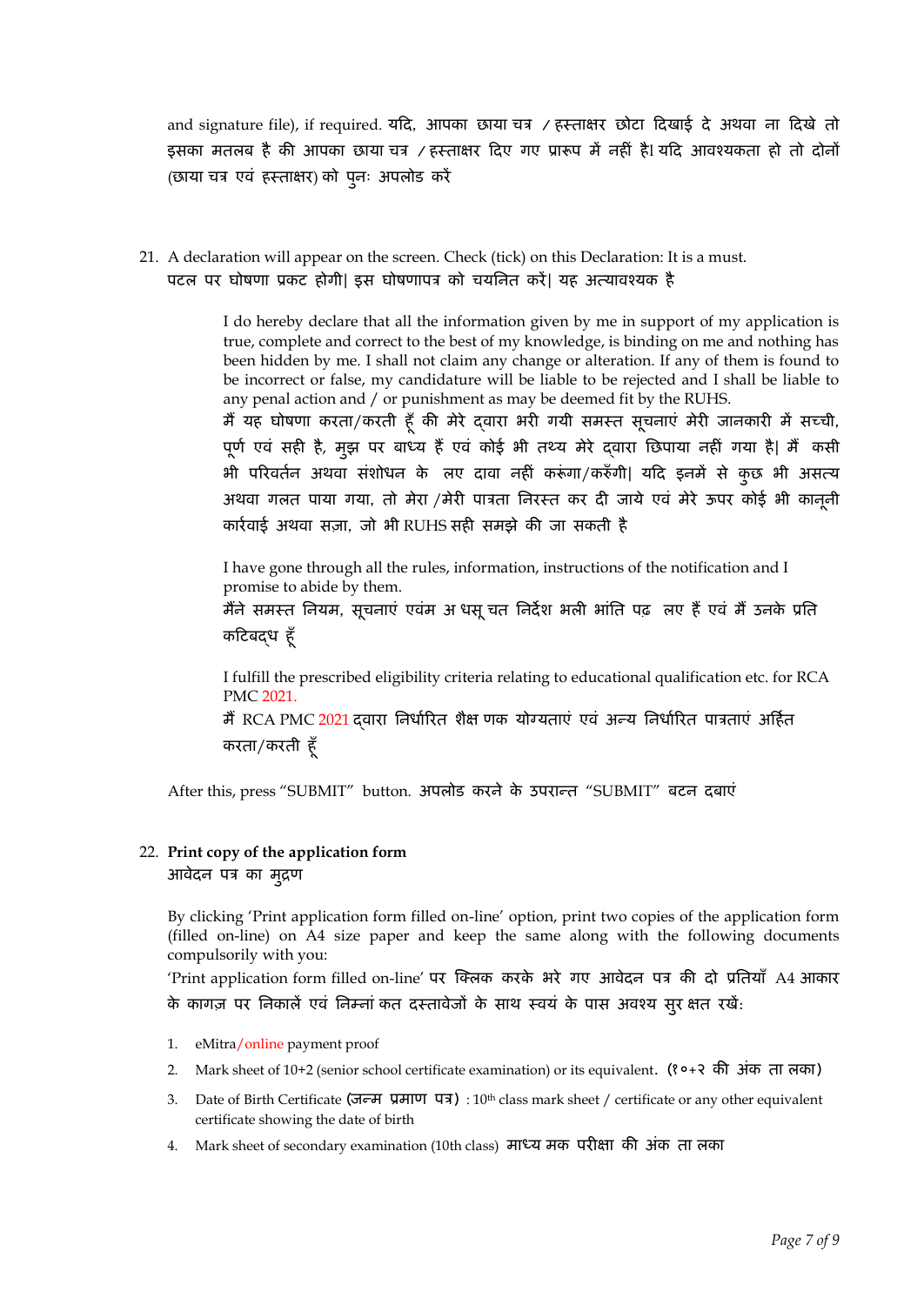- 5. Caste certificate **(जानि प्रमाि पत्र)** (SC, ST, ST-STA, Non creamy layer OBC, Non creamy layer MBC) issued by the competent authority, if applicable
- 6. Physical Disability certificate issued by competent authority, Certificate regarding ward of defense personnel, Certificate regarding Kashmiri Migrants, if applicable.
- 7. Domicile certificate **(मूल-ननवास प्रमाि पत्र)** by the competent authority, if applicable.
- 8. NOC from appointing authority (when applying for BRT course) by in-service candidates **ननयुस्क्ि प्राधधकारी द्वारा अनापवि प्रमाि पत्र (बी.आर.िी. पाठ्यिम के ललए आवेदन करिे समय) सेवाकालीन उम्मीदवारों द्वारा**
- 9. Experience certificate, if applicable **अनुभव प्रमाि पत्र, यदद लागूहो िो**
- 10. Any other relevant certificate(s) **अन्य कोई प्रासंधगक प्रमाि पत्र**

Paste your unattested recent passport size coloured photograph, at the space provided on the printout of application form. This photograph must be same as uploaded by you while filling the on-line application form.

**मुदद्रि आवेदन पत्र म़ें ननधामररि तथान पर अपना नवीनिम रंगीन पासपोिम आकार का छायाधित्र (बबना सत्यापन के ) धिपकाएं| यह छायाधित्र ऑनलाइन आवेदन म़ें अपलोड ककये गए छायाधित्र के समरूप होना िादहए**

- 23. Sign the declaration on the printout of the application form. It is a must. **मुदद्रि ऑनलाइन आवेदन पत्र म़ें घोषिा को हतिाक्षररि कऱें|यह अत्यावश्यक है**
- 24. Put the thumb impressions at specified place. **ननददमटि क्षेत्र म़ें अपने अंगूिे का छाप लगाएं**
- 25. Keep the completed application form for submission when required. **You are not required to send to RUHS the print copy of your application form filled on-line.** पूर्णतः भरे गए आवेदन पत्र को आवश्यकता पड़ने पर जमा कराने हेत् स्वयं के पास सूर क्षत रखें| आपको **अभी इस पूििम ः भरे गए मुदद्रि आवेदन पत्र की प्रनि को भेजने की कोई आवश्यकिा नहीं है**

**You will be required to submit one print copy of the application form (duly completed in all respects) at the time of reporting at the allotted college. पूििम ः भरे गए मुदद्रि आवेदन पत्र (जो सभी िरह से पूिम कया गया हो) को आपके आवंदिि महाववद्यालय मे प्रनिवेदन के समय जमा कराना होगा**

Help line: **हेल्पलाइन**  In case you face any difficulty in filling the on-line application form, you may send an email at **rcapmc2021@gmail.com यदद आपको ऑनलाइन फॉमम भरने म़ें कोई परेशानी हो रही हो िो कृपया rcapmc2021@gmail.com पर ईमेल कऱें**

The jurisdiction for legal cases arising out of RCA PMC 2018 shall be limited to the competent courts at Jaipur only. RCA PMC 2018 **के समति न्यानयक अलभकरिों का क्षेत्रा धकार जयपुर ही सी मि होगा**

The University reserves the right to reject any application for proper reasons adduced therewith.